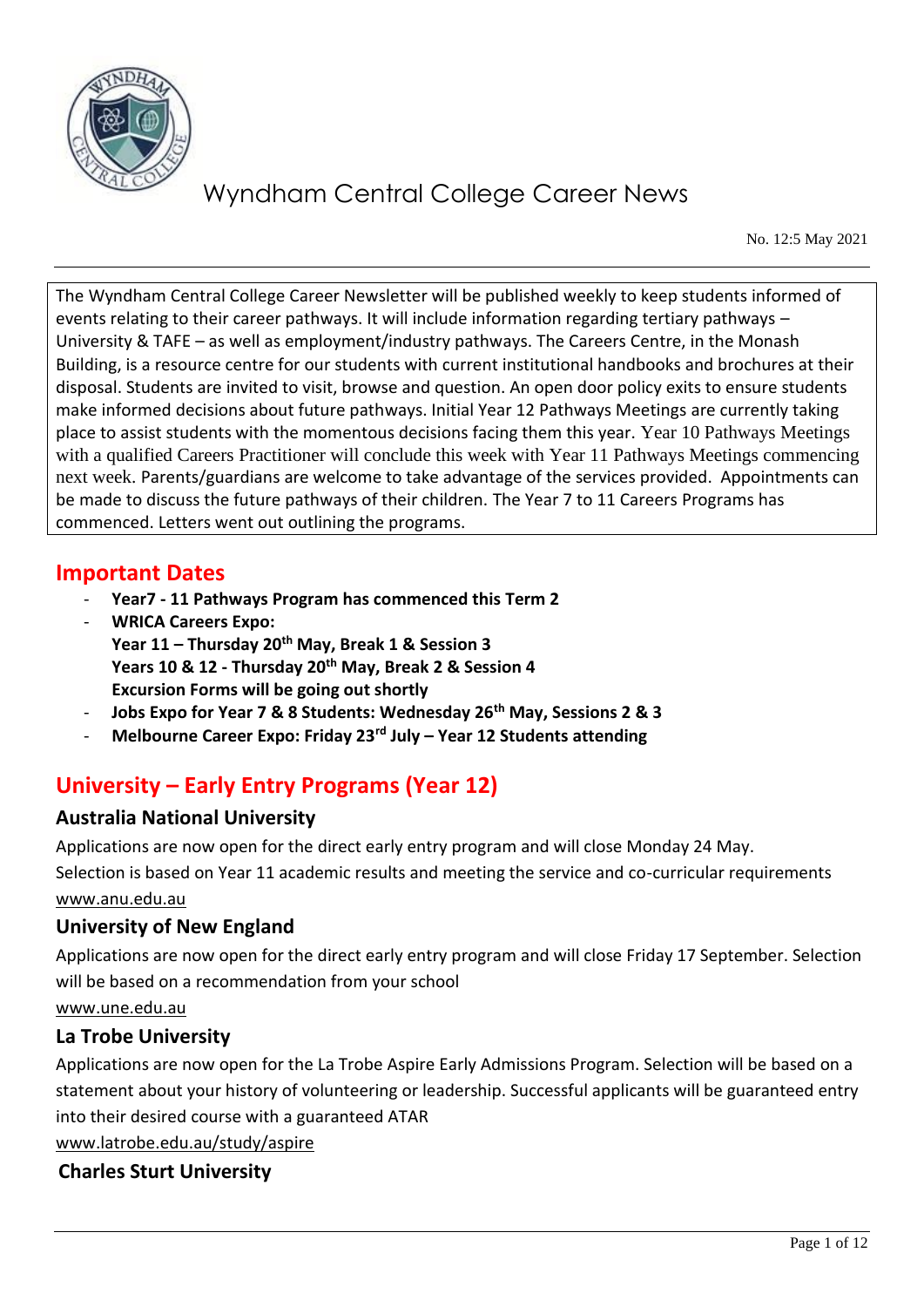

No. 12:5 May 2021

Applications for the Charles Sturt Advantage Program will open Monday 3 May. Selection will be based on a statement about your soft skills and your Year 11 grades. Successful applicants will be guaranteed entry into their desired course with a guaranteed ATAR

<https://bit.ly/2UmOlgT>

#### **Victoria University**

Applications are now open for the VU Guaranteed program (for selected schools). Selection is based on how you answer 4 questions,<https://bit.ly/2Kw3ND6>

# **Explore Your University Course Options**

Many universities offer the option for prospective students to speak directly with course advisers via Zoom or a phone call. The following are examples of universities offering this service:

## **Australia National University**

Book a study consultation: book a 30-minute phone call or video conference to discuss your study options with Australia National University course adviser Clara Hill,<https://bit.ly/3tVOOHy>

## **University of Wollongong (UOW)**

Chat with a current UOW student and ask any questions you have about life at Wollongong. Use the drop-down filters on this webpage and find the best student to help you [www.uow.edu.au/study/ask-a-student/](http://www.uow.edu.au/study/ask-a-student/) 

## **Charles Sturt University**

Book a study consultation: book a 30-minute phone call or video conference to discuss your study options with a Charles Sturt University course adviser, <https://study.csu.edu.au/contact-us/consult>

## **Australian Catholic University**

Book a 30-minute phone call or video conference to discuss your study options with an Australian Catholic University course adviser,<https://bit.ly/2QYwkYq>

# **Interested in Sports Physiotherapy?**

Have you considered clinical exercise physiology as being a more suitable pathway than physiotherapy? "Where physiotherapists assist people with movement disorders using techniques to assist muscles and joints to move to their full potential, clinical exercise physiologists use exercise to prevent and rehabilitate disease and injury in the community".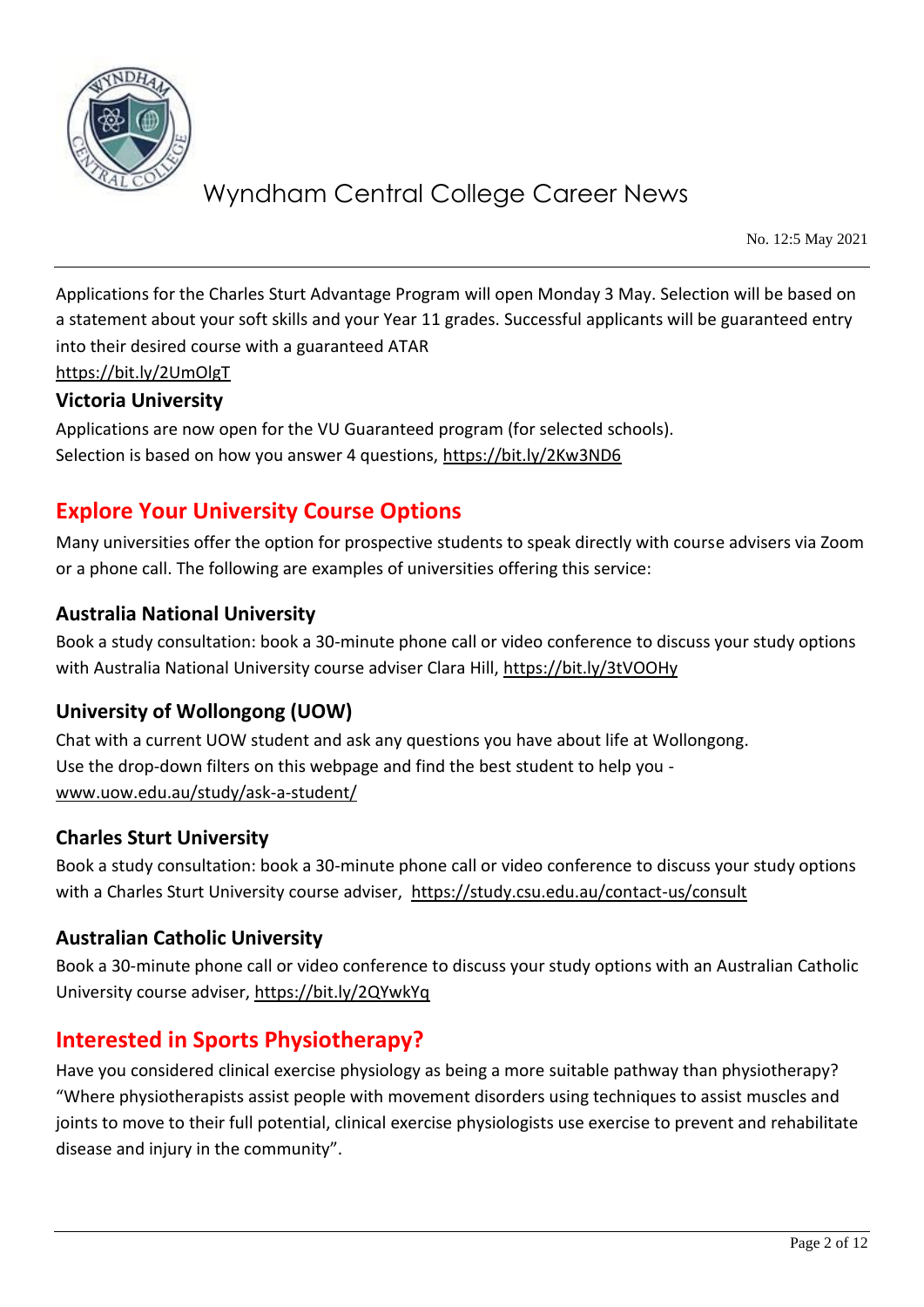

No. 12:5 May 2021

Students will study an Exercise and Sport Science Australia (ESSA) accredited undergraduate exercise science degree followed by graduate studies in exercise physiology. The following are examples of courses at Victorian universities:

Deakin University,<https://bit.ly/2TPWDQ3> Australian Catholic Uni.,<https://bit.ly/2CiUimH> Victoria University,<https://bit.ly/2Q1iwXx> La Trobe University,<https://bit.ly/2wnnpoq> Federation University[, https://bit.ly/2Y12H7S](https://bit.ly/2Y12H7S) Swinburne University,<https://bit.ly/3hNfELr>

#### **Prefer Sports Physiotherapy?**

You can research physiotherapy courses at the following universities:

La Trobe University,<https://bit.ly/2LFOsz6> Australian Catholic Uni.,<https://bit.ly/2HdYV58> University of Melbourne[, https://bit.ly/2Tr3GhV](https://bit.ly/2Tr3GhV) Monash University,<https://bit.ly/2Qo3TSs> Charles Sturt University,<https://bit.ly/2OaaGux> Swinburne University,<https://bit.ly/2PKY2Yc> Victoria University,<https://bit.ly/2QUWJGP> Federation University[, https://bit.ly/33fxsJP](https://bit.ly/33fxsJP)

# **Applying for Medicine, Dentistry or Oral Health?**

If you are in Year 12 and plan to apply for any of these health science courses to start in 2022, you may need to sit the UCAT ANZ (University Clinical Aptitude Test).

The UCAT ANZ is a two-hour, computer-based test which assesses a range of mental abilities identified by universities as important to practicing in the fields of medicine and dentistry.

It consists of five separately timed subtests which each contain a number of questions in a multiple-choice format.

You will sit the test in July 2021 and selected universities use your UCAT ANZ results as part of the selection process, in conjunction with your ATAR and HSC/VCE results, and in some cases an interview.

You will only have one chance to sit the UCAT ANZ this year. It's important to note that applications close on the 17<sup>th</sup> of May and late applications close on the 31<sup>st</sup> of May.

Please go to <https://www.ucat.edu.au/> for more information about the UCAT ANZ, to see if you have to sit the test, and to register for the test.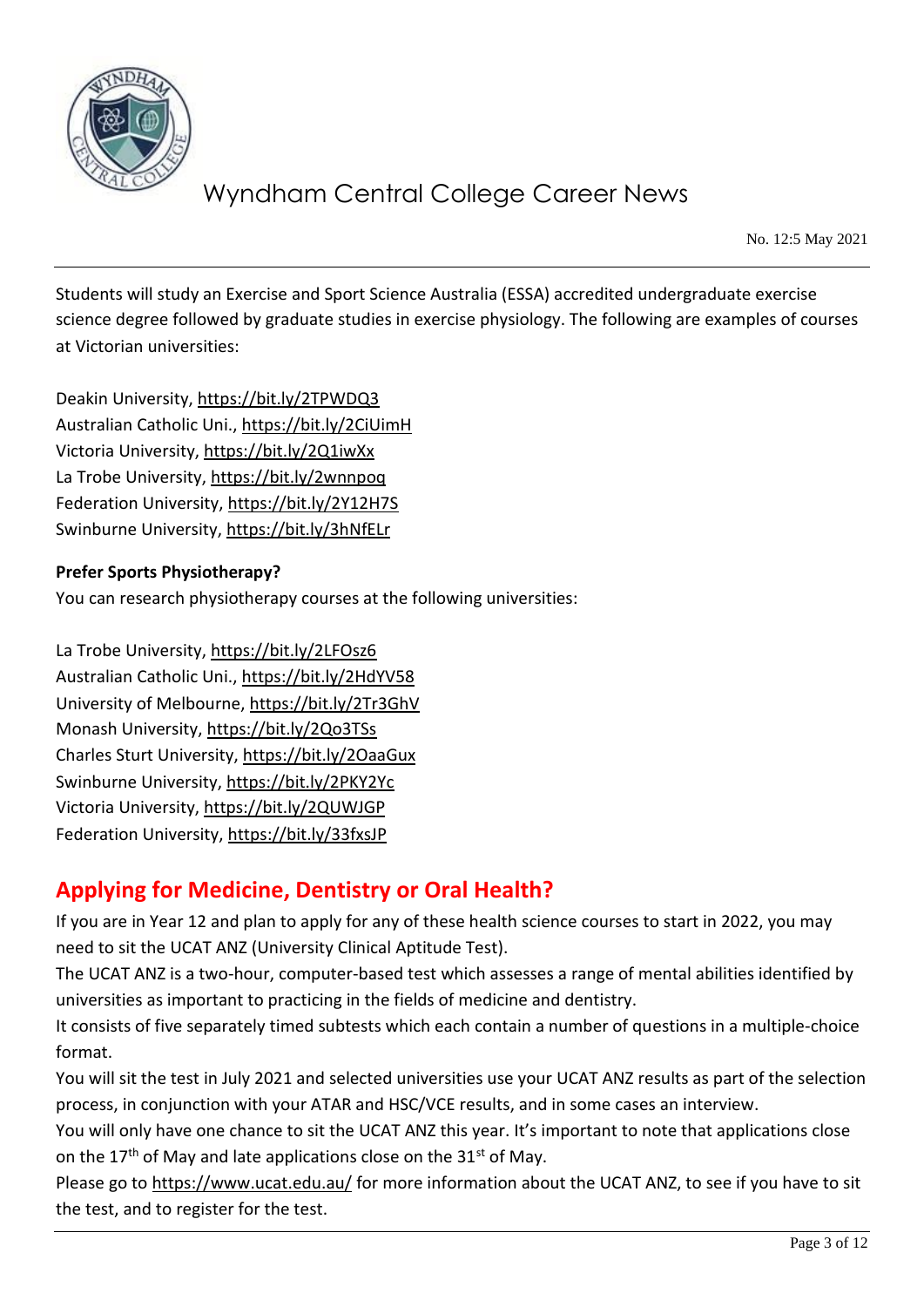

No. 12:5 May 2021

# **Victorian Careers Show 2021**

This event follows on from the success of the recent VCE and Careers Expo Students and families are invited to attend the Victorian Careers Show.

Over two days you can attend seminars on topics including:

- VCE subjects
- Tertiary courses
- Careers
- Employment opportunities
- Gap year options

You can speak directly to organisations with:

- Information and resources for the VCE
- Information about tertiary study, university, TAFE and training courses
- Career advice
- Study advice
- Employment advice and opportunities
- Apprenticeship and traineeship advice
- International exchange and gap year programs

Information:

Dates: Friday 14 – Saturday 15 May Venue: Melbourne Showgrounds, Ascot Vale For information and to purchase tickets, visit [www.victoriancareersshow.com.au](http://www.victoriancareersshow.com.au/)

# **Preparing to Attend a Careers Expo**

Career Expo success for students lies in effective preparation.

My Career Match offers the following advice to students preparing to attend a career expo:

- List the priority exhibitors with the 'must visit' at the top of list. If they are busy make a time to come back and see them. Don't leave the expo without visiting the "must see" exhibitors.
- Allocate time to spend with each of your priority exhibitors. Non priority exhibitors can be visited if you have time.
- Prepare an introduction. Keep it short. Introduce yourself and say why you're interested in this career or a particular study area.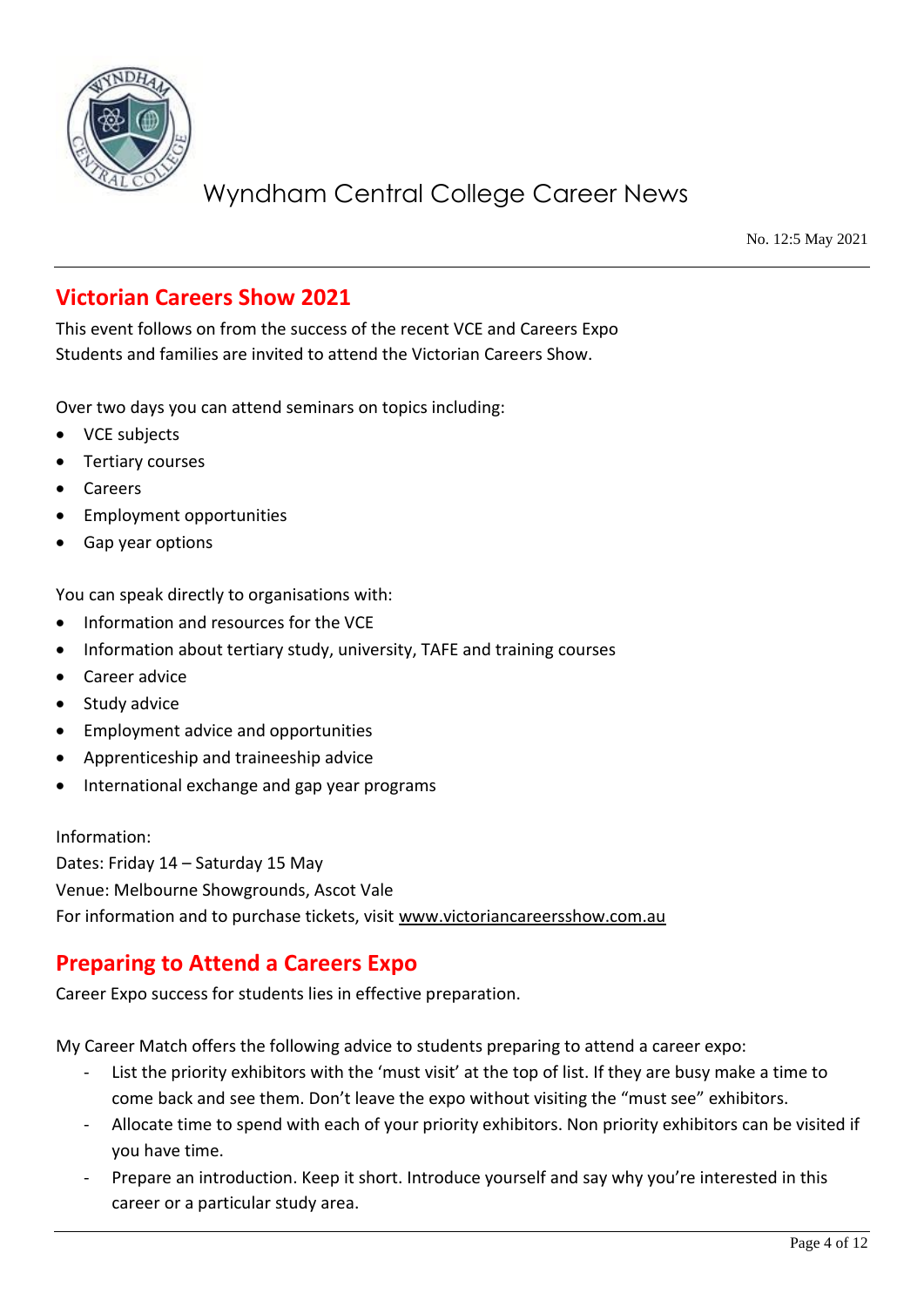

No. 12:5 May 2021

- Have a list of questions to ask. Don't leave it to memory. Take notes and gather information. Ask for their business card or get their name and email to follow up.
- Take the visit seriously. It's about your future so it's important you focus and don't get distracted. [www.mycareermatch.com.au](http://www.mycareermatch.com.au/)

# **Explore Your Global University Options**

Are you interested in learning about universities from around the world? Crimson Education has developed a YouTube channel that profiles global universities. You can access the channel at<https://bit.ly/2qcWRiX>

## **Careers in Sport**

My Career Match has developed an excellent 3-page guide to careers in sport. You can download the resource at this link - <https://bit.ly/2UwkqB8>

# **Future of Work Predictor**

Have an occupation goal? Want to know how this job may change over the next 10 years? University of New England (UNE) has developed a 'future of work predictor'.

Using the online software, simply search for the occupation you are interested in, choose the education level you are planning to attain (e.g., Bachelor degree), your post code or the post code of where you would like to work in the future and your email address.

UNE will provide you with information on how this job may change in terms of tasks, duties, qualifications, wages and employment growth.

Visi[t https://bit.ly/2SxZpbc](https://bit.ly/2SxZpbc) and start searching!

# **Apprenticeships and Traineeships**

Australian Apprenticeship Pathways have developed an excellent four-step quide to assist you to start planning - http://bit.ly/2E2R7T2 Read through Step One and take the work type explorer quiz, download the AusAppPathways app to your phone, and complete practice aptitude quizzes to ascertain the level of literacy and numeracy skills you will need for different occupations.

# **Casual Employment**

You can sign up for employment opportunities at the following websites:

| Coles        | https://bit.ly/3830ETN |
|--------------|------------------------|
| IGA          | https://bit.ly/382p4yw |
| Supermarkets |                        |
| KFC.         | https://bit.ly/33N7mM1 |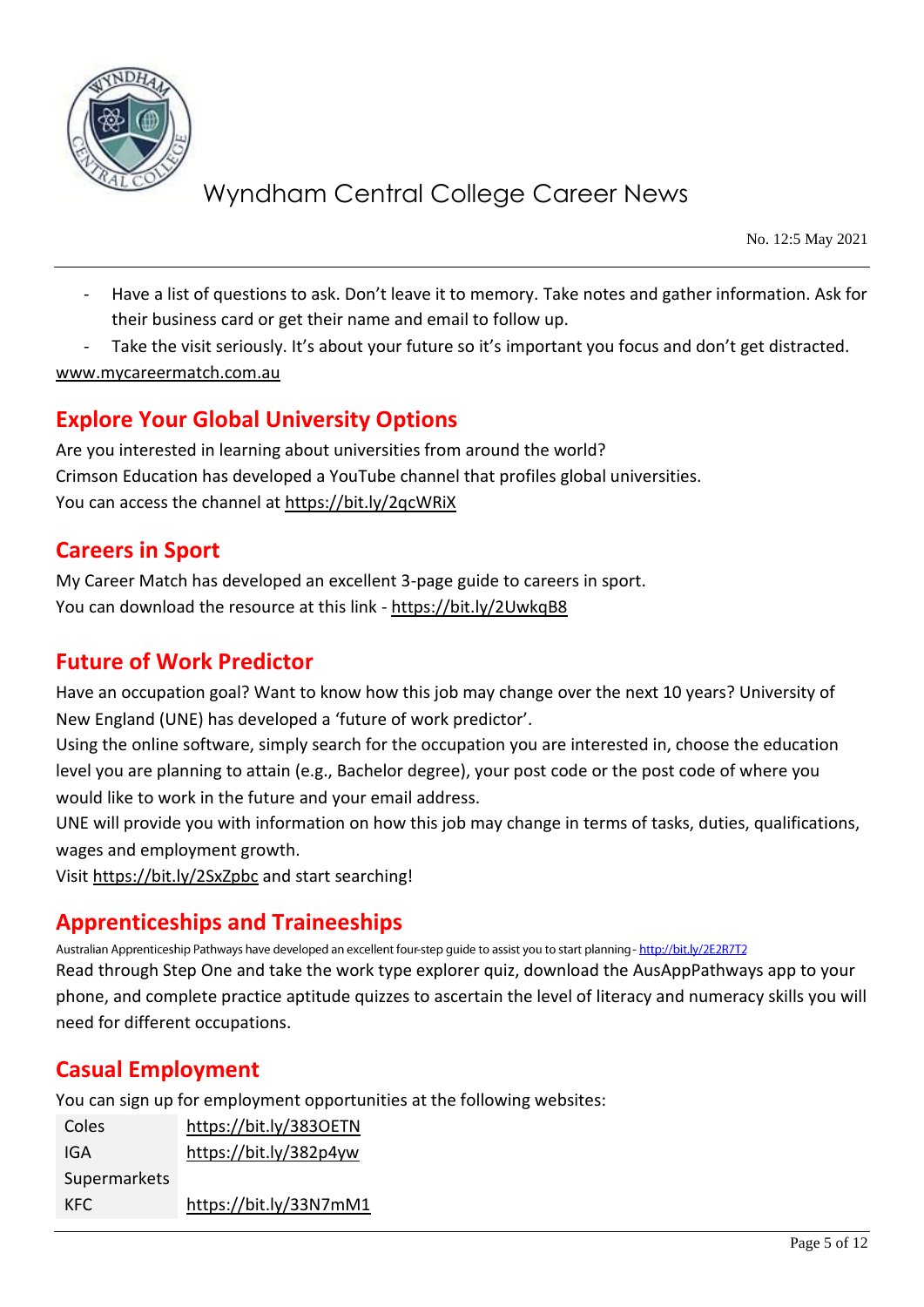

No. 12:5 May 2021

| Woolworths          | https://bit.ly/2RptgTp |
|---------------------|------------------------|
| <b>Hungry Jacks</b> | https://bit.ly/2qkwIU8 |
| Kmart               | https://bit.ly/2Y8U2Rd |
| Target              | https://bit.ly/2qZ76MZ |
| McDonalds           | https://bit.ly/380Uvtb |
| <b>Bunnings</b>     | https://bit.ly/2LfB2Ls |
| Donut King          | https://bit.ly/2YbqYly |
| Boost Juice         | https://bit.ly/2P36v4I |
| Red Rooster         | https://bit.ly/2Lf35Le |
| Myer                | https://bit.ly/2sHiEov |
| Cotton On           | https://bit.ly/2LjebPj |
| Sportsgirl          | https://bit.ly/2RfT2cC |
| Officeworks         | https://bit.ly/361GkCp |
| Apco                | https://bit.ly/33F09xz |

About 80% of all job vacancies aren't advertised, so it is crucial that you market yourself to businesses with an excellent resume and cover letter.

Make sure you tell as many people as possible that you are looking for work as often employers rely on 'word of mouth' to recruit for their positions.

## **Job Seeking Resources**

For excellent job seeking tips, and resume/cover letter templates, check out the resources at the following two websites:

Skillsroad - [www.skillsroad.com.au](http://www.skillsroad.com.au/)  Youth Central - [www.youthcentral.vic.gov.au](http://www.youthcentral.vic.gov.au/)

## **Rights and Responsibilities**

Know your rights and responsibilities when starting a new job - <https://bit.ly/2SggKUP>

## **Tax File Number (TFN)**

If you don't have a TFN, you will need to apply for one via the Australian Tax Office - <https://bit.ly/37VdCnP>

# **Careers in Business & Commerce**

When people think of careers in business, they often think of occupations such as business management, accounting, finance, and marketing. The following are three business career areas you may not have considered: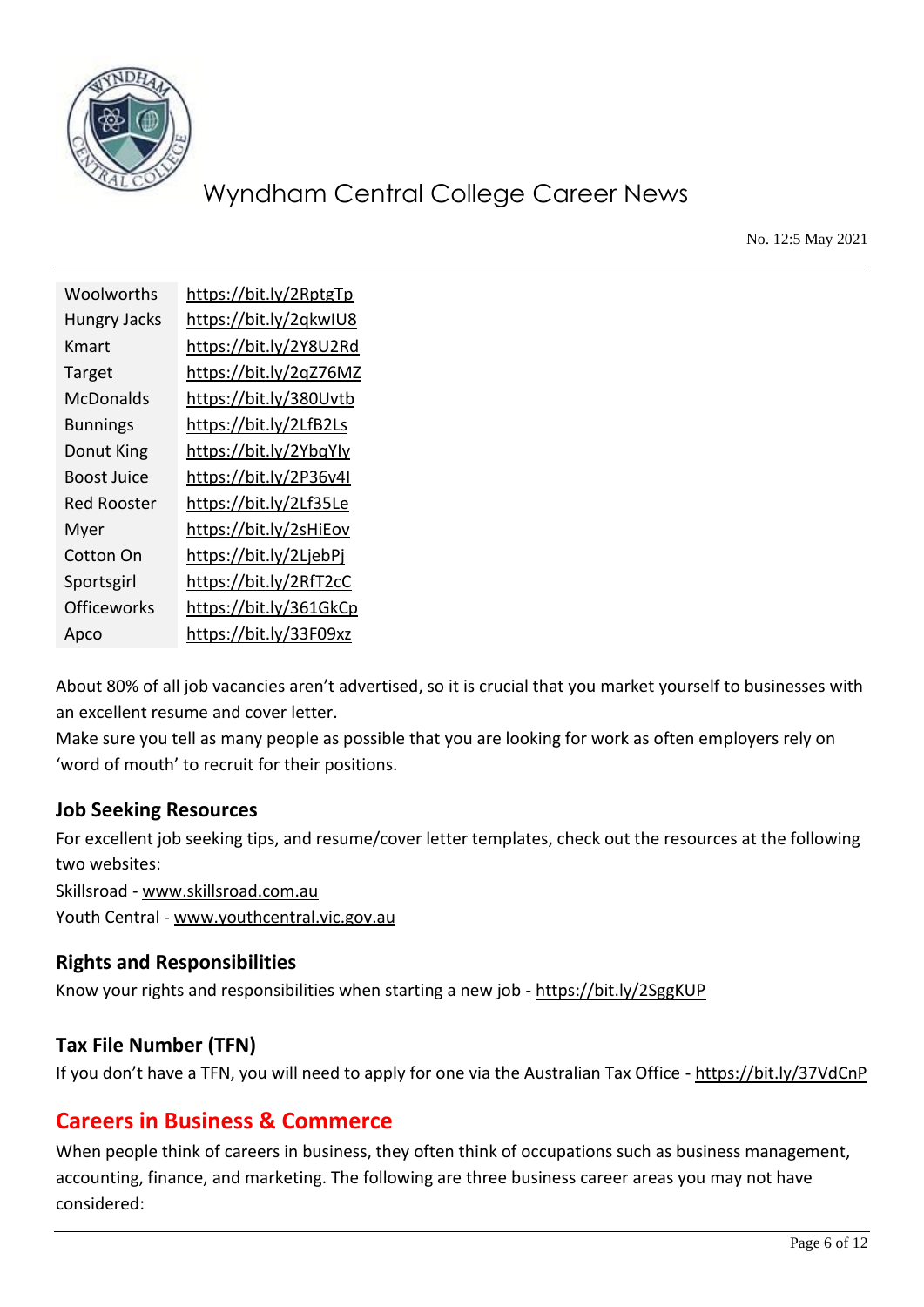

No. 12:5 May 2021

#### **Insurance**

As one of the biggest, most diverse industries in the world, insurance has more roles than you'd imagine – including ones that are perfect for you. Love numbers? You're needed. Love people? Insurance has roles for you. Analytical? A big thinker? A problem solver?

Whatever you are, insurance has a job with your name on it,<http://careersininsurance.com.au/>

#### **Economics and Econometrics**

Economists perform economic research and analysis, develop and apply theories about production and distribution of goods and services and people's spending and financial behaviour, and provide advice to governments and organisations on economic policy issues,<https://careerswithstem.com.au/read-it-here/>

#### **Actuarial Science**

Actuaries evaluate risk and opportunity – applying mathematical, statistical, economic and financial analyses to a wide range of business problems. Actuaries work in insurance, superannuation, wealth management, investments, health financing, banking, data analytics, energy resources and the environment etc.,<https://bit.ly/2TdcFiy>

# **Commerce vs Economics**

Which study area would you be more suited to? The Australian School of Business, UNSW, has developed a video to help you decide. They have also developed a video focused on careers in economics. Bachelor of Commerce versus Bachelor of Economic,<http://tinyurl.com/qb2zswp> Careers in Economics,<http://tinyurl.com/njlehwg> Explore Commerce and Economics courses via the Course Seeker website, [www.courseseeker.edu.au](http://www.courseseeker.edu.au/)

# **Natural Health Courses**

Have you considered natural health? The following two colleges are located in the Melbourne area:

## **Endeavour College of Natural Health**

Courses: Acupuncture, Myotherapy, Naturopathy, Nutritional and Dietetic Medicine, and Complementary Medicine, [www.endeavour.edu.au](http://www.endeavour.edu.au/) Career profiles of graduates,<https://bit.ly/2fJpe6O>

Events and information webinars, [www.endeavour.edu.au/events/](http://www.endeavour.edu.au/events/)

## **Southern School of Natural Therapies**

The School is part of Torrens University and Think Education.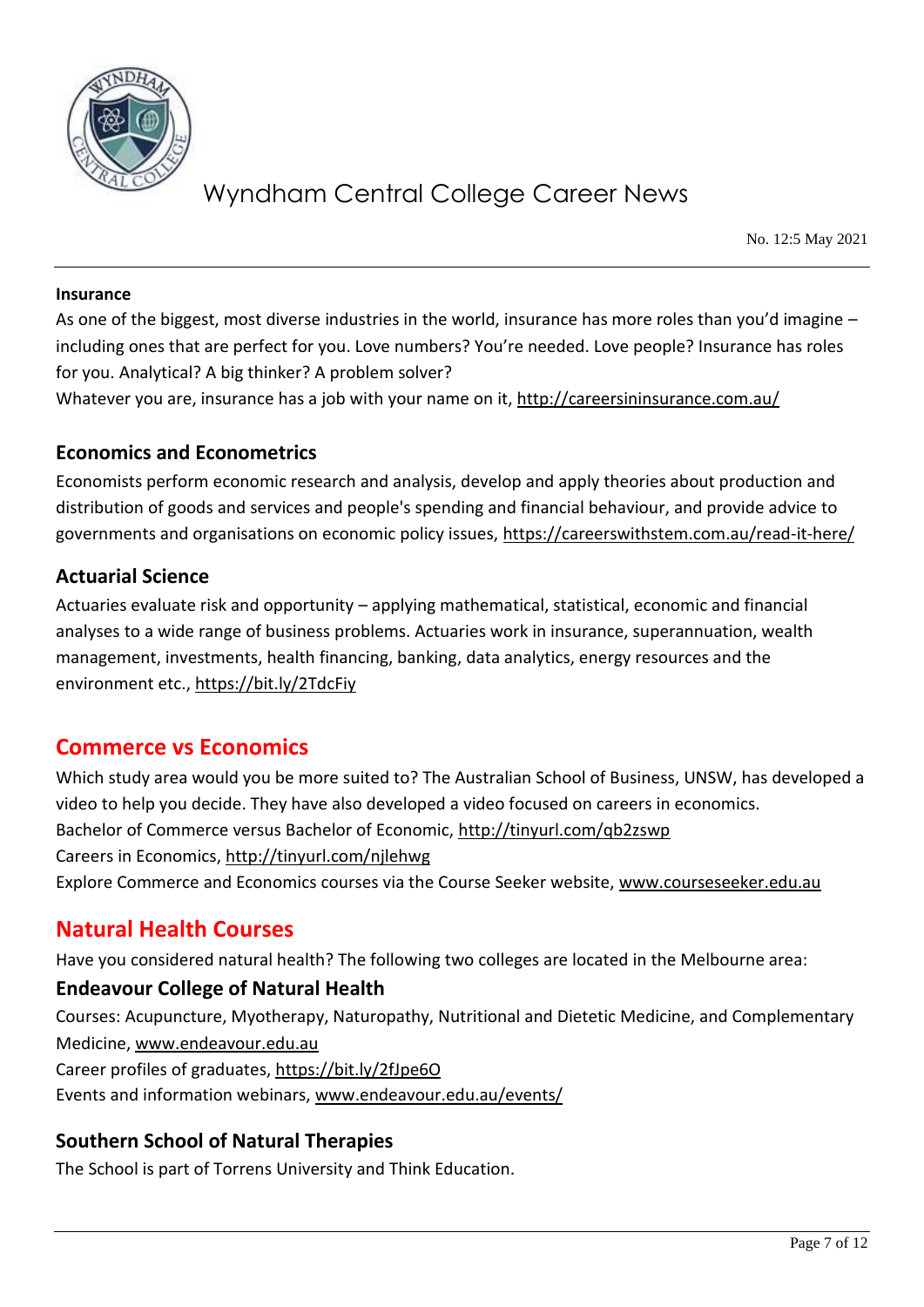

No. 12:5 May 2021

Courses: Health Sciences, Naturopathy, Nutritional Medicine, Western Herbal Medicine, Chinese Medicine, Clinical Myotherapy, [www.ssnt.edu.au](http://www.ssnt.edu.au/)

Wellbeing Centre: open to the public,<https://bit.ly/2Y0Mu2s>

# **Careers with the Australian Federal Police**

A career with the AFP can lead to working with the community, across the country or around the globe. Whether in a non-policing support role, investigating transnational crime, combatting terrorism and people smuggling, investigating crimes against the ACT community and patrolling its city and suburban streets, providing high visibility protection to commonwealth infrastructure sites and establishments, or heading overseas to liaison posts or capacity building missions, you'll be on the frontline, contributing to keeping the Australian community safe.

There are three main employment pathways:

- **Entry Level Sworn Recruit**
- Lateral Police Recruit
- Professional (Non-Policing) Role

For information on entry requirements, careers, and the recruitment process, go to [www.afp.gov.au/careers](http://www.afp.gov.au/careers)

# **Upcoming Career Events**

#### **UNSW – Medicine Information Sessions**

Option 1: Virtual

The next Medicine Information Evening for Year 11 and 12 students will be held via a live stream on Monday 24 May. Information will be released soon. Explore medicine at UNSW via <https://med.unsw.edu.au/>

#### Option 2: On site

The UNSW Rural Clinical School (Albury-Wodonga campus) is hosting an information session for Year 10 – 12 students on Wednesday 26 May. Email Anj Comb to reserve your seat - [a.comb@unsw.edu.au](mailto:a.comb@unsw.edu.au)

#### **Medicine and Dentistry**

Year 12 students planning to apply for medicine and/or dentistry for the 2022 intake may be required to sit the UCAT ANZ test, [www.ucat.edu.au](http://www.ucat.edu.au/)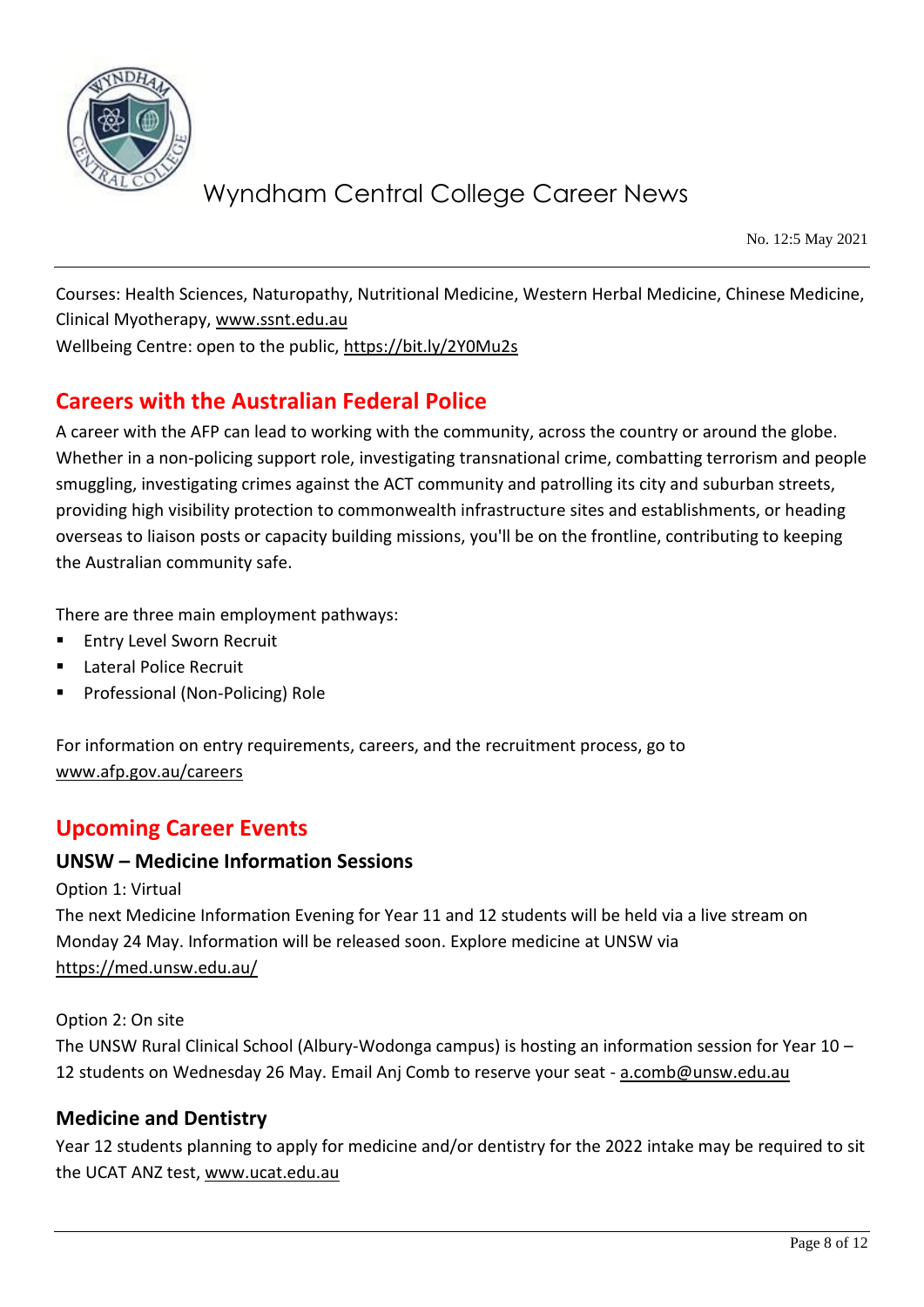

No. 12:5 May 2021

The following companies are running webinars and preparation programs in May: National Institute of Education, [www.nie.edu.au](http://www.nie.edu.au/) MedEntry, [www.medentry.edu.au](http://www.medentry.edu.au/)

## **Monash University - Information Evenings**

Monash staff will be running information evenings for prospective students living in regional areas. For information and to register visit [www.monash.edu/information-evenings](http://www.monash.edu/information-evenings)

The following are dates for May:

- 11 Mildura
- 20 Albury
- 25 Bendigo
- 26 Shepparton

#### **Monash University – Inside Monash**

Monash University is running a series of information evenings for prospective students focussed on courses and study areas. For information and to register visit [www.monash.edu/inside-monash](http://www.monash.edu/inside-monash) The following are dates for May:

- 5 Be the designer the world needs 6 Fine art and curation 13 Public health, nutrition, health sciences 19 OT, physiotherapy, paramedicine 11 Media Communication 13 Engineer your future 20 Where can IT take me?
- 26 Advanced science degrees
- 27 Psychology, radiography, radiation science

Year13 Careers Expo Finding your dream job has never been easier.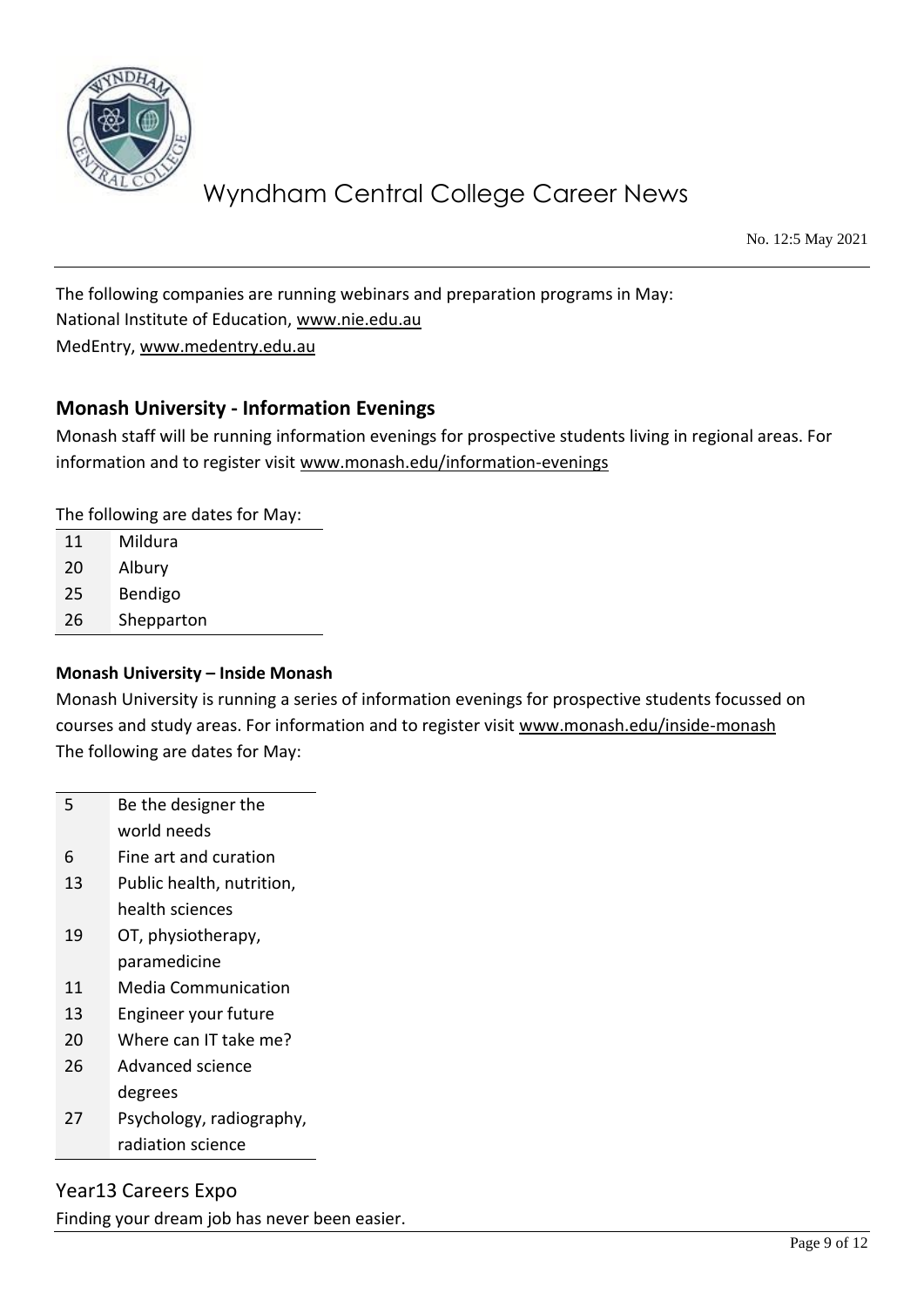

No. 12:5 May 2021

The Year13 Expo lets you find a career you're genuinely passionate about without even having to get out of bed.

Over the course of the week, you'll hear from experts, chat with influencers and explore all of your postschool options at our digital careers expo that you can access from anywhere you have internet. Plus there is a \$10,000 competition running! The Expo will run between 17 - 21 May. For information and to register your place, go to<https://year13.com.au/expo/year13-expo-2021>

## **Academy of Interactive Entertainment (AIE)**

Discover the courses designed to get you started in game development, 3D animation and visual effects at the AIE Open Day. Date: Saturday 15 May, online

[https://aie.edu.au/aie\\_event/open-day/](https://aie.edu.au/aie_event/open-day/)

## **Collarts – Open Day**

Collarts is a creative media college located in the Melbourne area. The institute is running on online open day on Saturday 8 May. You will be able to listen to detailed information sessions and ask teachers and student advisers questions via Live Chat.

For information and to register, visit [www.collarts.edu.au/open-day](http://www.collarts.edu.au/open-day)

## **JMC Academy – Open Day**

JMC Academy is a creative media college located in the Melbourne area. The institute is running an open day on Saturday 15 May.

You will be able to tour the Park Street campus, participate in information sessions, watch live events and demos, and speak to course advisers.

For information and to register, visit [www.jmcacademy.edu.au/events/open-days](http://www.jmcacademy.edu.au/events/open-days)

## **Deakin University – Discover Deakin**

Deakin University is hosting the following online seminars for prospective students in May. The seminars will showcase courses at the University.

- 5 Environment
- 10 Criminology
- 11 Engineering
- 12 Arts (Humanities)
- 17 Business Analytics
- 19 International Studies
- 24 Health Sciences
- 25 Nutrition and Dietetics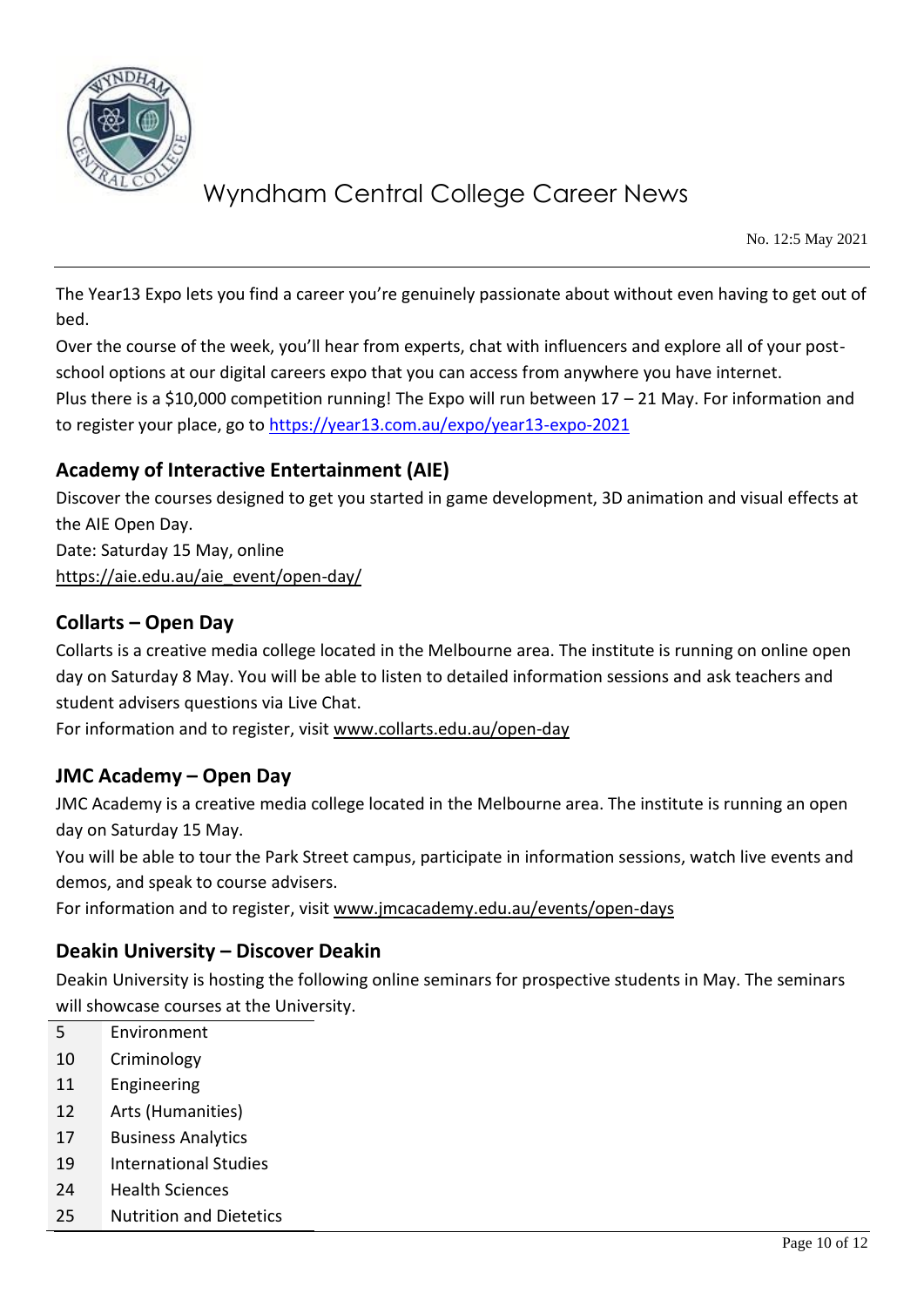

No. 12:5 May 2021

26 Psychology

27 Nursing and Midwifery

31 Exercise and Sport

Science

More events will run during June. For information and to RSVP, visit<https://bit.ly/2Phjwfa>

## **JMC Academy – Sound Engineering**

JMC Academy are offering free audio and sound engineering mentoring sessions to Year 9 -12 students in May. For information and to register, visit<https://bit.ly/3aGVtxv>

## **Victoria Police**

For career information session dates, visit [www.police.vic.gov.au/police-information-sessions](http://www.police.vic.gov.au/police-information-sessions)

## **Australia Defence Force**

For career information session dates, visit [www.defencejobs.gov.au/events](http://www.defencejobs.gov.au/events)

## **Maths and Data Careers Webinar**

Maths is critical to not only fast-growing STEM jobs but also careers in insurance, health, trades, security, agriculture and more.

During this free careers webinar delivered by Careers with STEM, meet three featured role models from our latest Maths & Data issue. Ask them any burning career questions and hear their tips for study and work.

Date: Wednesday 19 May, 12pm RSVP:<https://bit.ly/3tfHu8o>

## **RMIT University – Discover What's Next**

RMIT University is running the following online information sessions for prospective students in May. These are events not to be missed as you will receive up to date information for the 2022 intake and you will have the opportunity to ask questions about courses.

- 5 Art
- 6 Fashion
- 11 Architecture
- 13 Design
- 18 Game Design